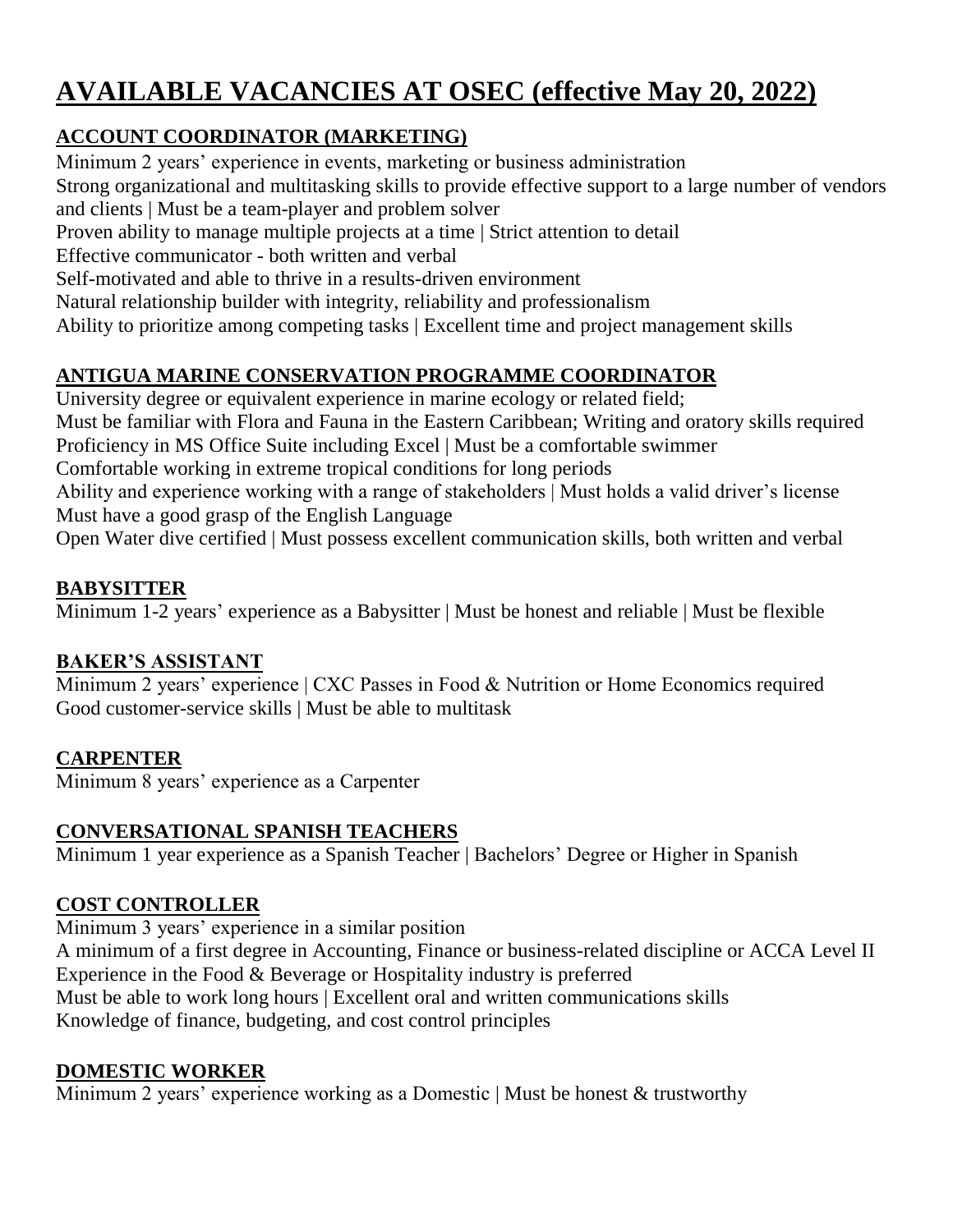#### **EXECUTIVE CHEF**

Minimum 5 years' experience in a similar position at a property of 200+ rooms Degree in Culinary Arts or equivalent | Global Culinary exposure Must be flexible and able to work according to the needs of the operation Proven track record of managing a team of 50-100 employees Knowledge of all HACCP Standards and the ability to create the necessary changes to maintain full compliance at all times | Strong communication skills both written and oral MUST have a valid driver's license | Must be able to lift 50lbs or more

#### **EXECUTIVE SOUS CHEF**

Minimum 5 years' experience in a similar position at a property of 200+ rooms Degree in Culinary Arts or equivalent | Global Culinary exposure Must be flexible and able to work according to the needs of the operation Proven track record of managing a team of 50-100 employees Knowledge of all HACCP Standards and the ability to create the necessary changes to maintain full compliance at all times | Strong communication skills both written and oral MUST have a valid driver's license | Must be able to lift 50lbs or more

#### **FARM ATTENDANT**

Minimum 5 years' experience working in the Farming industry

### **FITTING MACHINIST**

Minimum 6 years' experience as a Machinist with hands-on experience Must be a Certified Fitter Machinist

### **GENERAL CONSTRUCTION SKILLED LABOURER (BARBUDA)**

Must have a minimum of 5 years previous experience as General Construction Skilled Labourer Previous experience working in remote island locations on high quality residential and resort projects required | Extensive experience/knowledge of construction techniques Previous multi-faceted construction and development experience preferred Must be the Holder of a Level One Skills Certificate essential from a recognized Trade School Strong communications skills required | Knowledge of OSHA required

### **GRADE THREE TEACHER**

Minimum 5 years' experience as a Primary School Teacher

Bachelors' Degree in Education will be an asset

Trained Teacher's Certificate and /or Diploma in Education from a recognized educational Institution Strong analytical and problem-solving capacity | Excellent oral and written communication skills Open minded with a team-oriented spirit | Must be highly conversant in Computer Technology

#### **HAIRDRESSER**

Minimum 2 years' experience as a Hairdresser Must be knowledgeable in Braiding, Hair Culling, and Relaxing etc.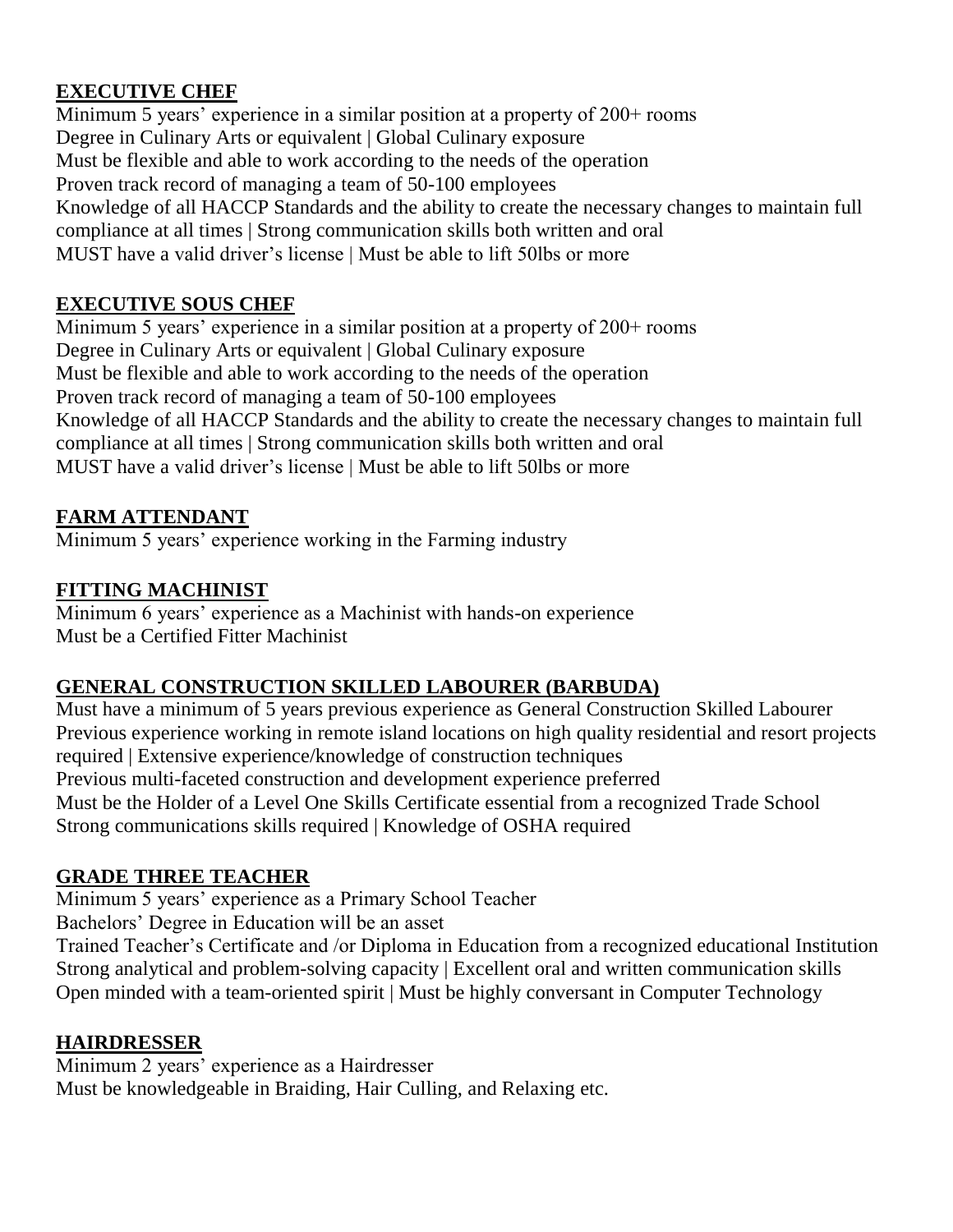### **IT SERVICE TECHNICIAN**

Minimum 1-2 years' experience

Associates/Bachelors' Degree or the equivalent demonstrated work experience by Industry certifications | Microsoft 365, Active Directory and Cisco Certification would be an asset

### **JUNIOR HOUSEKEEPER**

Minimum 1 year experience in Housekeeping and Laundry Luxury or boutique resort/hotel or independent restaurant experience ideal Graduate of Hotel Training School with academic or professional qualifications in Housekeeping ideal Train the Trainer qualifications ideal | Must be multilingual (English & Spanish) Detailed knowledge and application of chemicals and cleaning agents – esp. eco-friendly Detailed knowledge of laundry equipment | Competent in the use of computer systems and equipment Good organisation and execution skills | High customer experience orientation Adaptable with strong analytical and solutions creation skills Supervisory & Collaboration skills | Good Training and Coaching skills

### **LIVE-IN DOMESTIC WORKER**

Minimum 4 years' experience in a similar role | Must love animals Must have a good command of the English Language | Must have training in special dietary preparations

### **MANAGER (FINANCE)**

Minimum five years' working experience in a similar role within the financial/corporate services industry

Bachelor's Degree in Information Technology, Computer Science or related field Sound working knowledge of network infrastructure, that is, the physical makeup and topology of managed LAN and WAN | Excellent working knowledge of hardware systems and network services Working knowledge of client and server based operating systems including but not limited to Microsoft Windows, UNIX, Linux, OSX+, IOS, Android

Knowledge of computer and computer-based hardware systems including its components and power conditioning equipment

Good working knowledge of financial and payment application considered a plus

Team player and collaborator with a demonstrated willingness to work effectively and be part of a team.

Excellent communication skills, both verbal and written and able to communicate extensively through a variety of channels

## **MARKETING COORDINATOR TEAM LEAD**

Minimum 2 years' experience in a similar role | Must have experience managing a team University/College diploma/ degree in Marketing or related field

Experience working in an agency or similar role/environment

Must be an excellent communicator with a proven track record of developing talent

Positive personality and strong English language communication skills (written and verbal)

Ability to excel in an ever changing and fast-paced team environment

A passion for communications, advertising and media and a strong desire to learn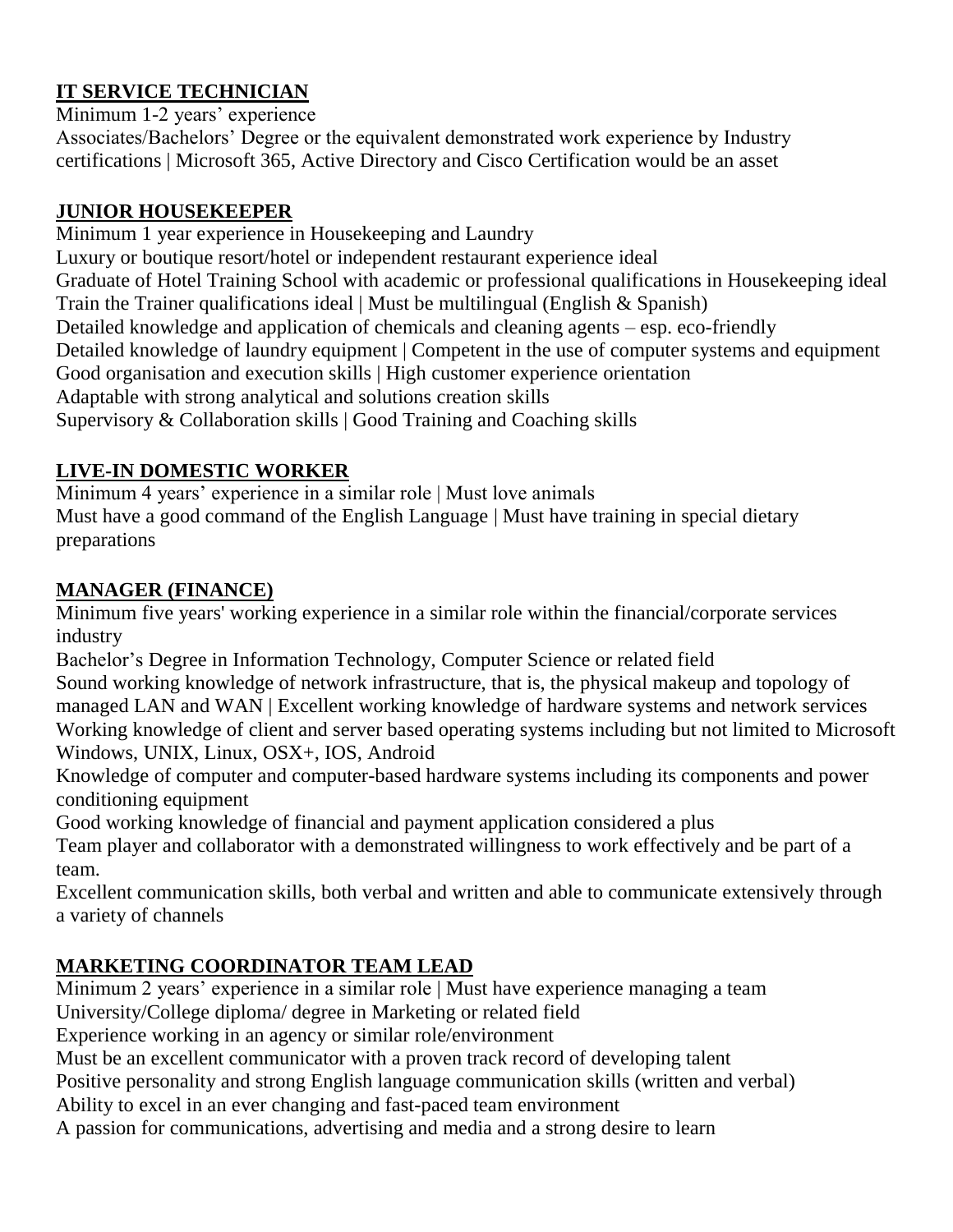### **MASON**

Minimum 8 years' experience as a Mason | Must have own tools

### **MULTILINGUAL PROJECT COORDINATOR**

Minimum 1-2 years' experience in a similar role | Bachelor's degree in any discipline

Ability to speak Spanish, Russian and French is a major asset

Must be proficient in Microsoft Excel, Word and Power Point

Attention to detail and superior organization skills is a **MUST**

Must be proactive and able to work independently | Excellent verbal and written communications skills Ability to meet project deadlines and exceed key performance indicators

Flexible attitude, ability to perform under pressure

Excellent time management skills | Ability to work well within a team environment

Ability to work any day and shift including weekends, public holidays etc.

#### **NAIL TECHNICIAN**

Minimum 2 years' experience as a Nail Technician

#### **PAYROLL COORDINATOR**

Minimum 3 years' experience in a similar role | Degree in Accounting, Finance or relevant field preferred

Associates Degree in Accounting, CAT designation or similar accounting accreditation

Excellent knowledge of Microsoft Applications i.e. Excel, Word & PowerPoint

Excellent communication & organizational skills

Ability to work independently and in a team environment

High degree of accuracy with a Strong attention to detail required

### **PAYROLL PROCESS MANAGER**

Minimum 4-5 years' experience as a Payroll Accountant or in a similar role Degree in Accounting, Finance or relevant field | Excellent knowledge of MS Office, especially Excel Great computational ability | Strong attention to detail | Precious experience with payroll software Exceptional verbal and written communication skills | Time Management and task prioritization skills

### **PLUMBER**

Minimum 2 years' experience as a Plumber

### **PRIMARY SCHOOL TEACHER**

Minimum 2 years' experience | Degree in Education required Must be computer literate | Must be a team-player | Knowledgeable in using Google Classrooms

### **PRODUCTION OPERATOR (MANUFACTURING PLANT)**

Minimum 5 years' experience in a similar role Vocational & Technical Certificate in the area of Machine Operations and Production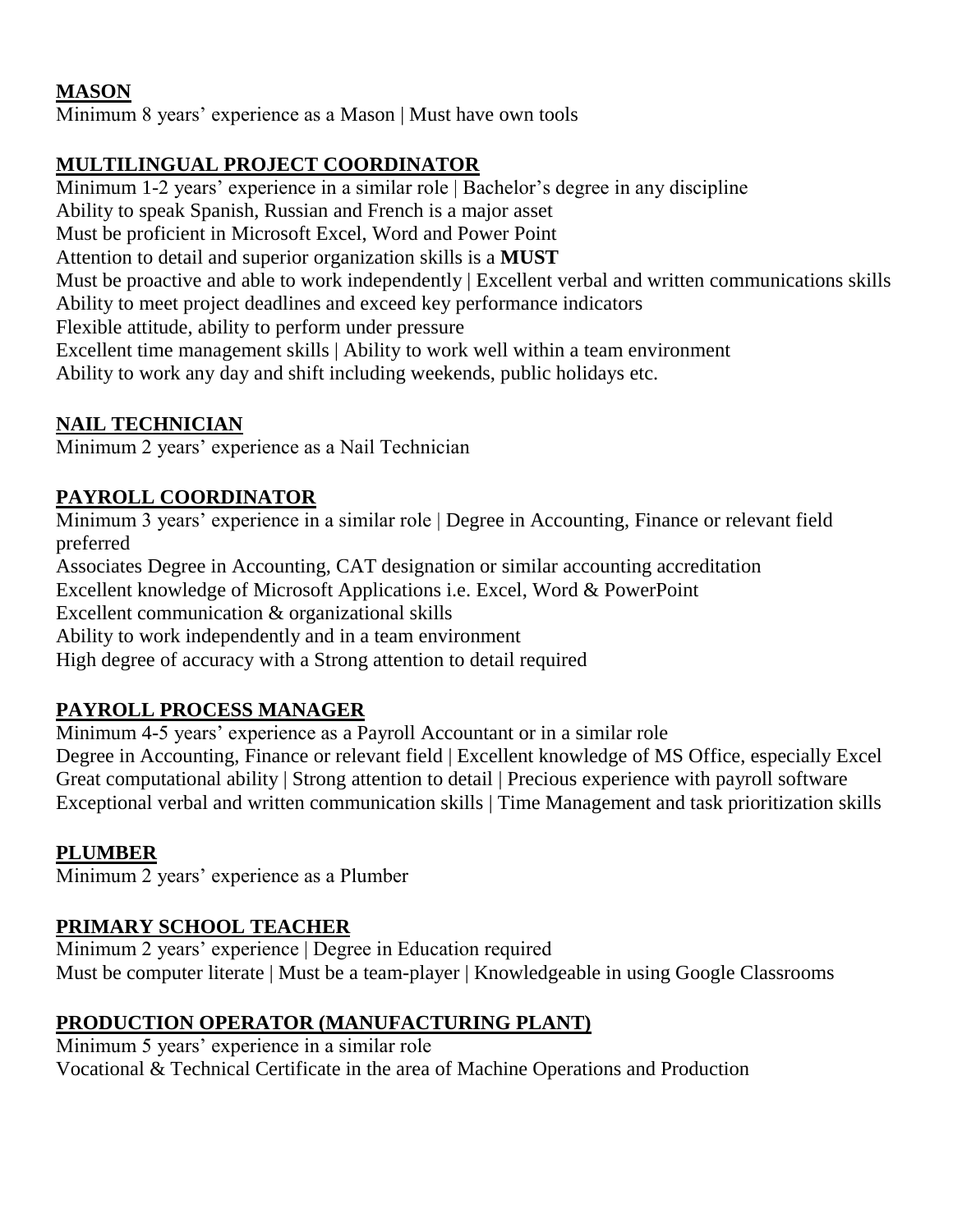### **RADIATION THERAPIST**

Bachelor's Degree in Radiation Therapy required

Valid General Registration with your home country's professional board Must have experience with the following: Radiation treatment delivery using Elekta Synergy Linear Accelerator, CT simulation using GE CT Scanner, Clinical mark up, Fabrication of immobilization devices, Patient QA checks, Daily machine QA and warm up, Use of QA3 device, Developing protocols and educational materials and Patient Education

# **RESTAURANT MANAGER**

Minimum 3-5 years' experience in a similar role in a luxury environment Minimum Associates Degree in related field or applicable years of experience Applicable and thorough knowledge of spa and beauty treatments, yoga, pilates and other physical spa activities required Ability to communicate at all levels – excellent listening, verbal & written communication skills Strong fluency in the English language, both written and spoken; Fluency in a second language an asset

**MUST** be able to work flexible hours | Valid Antigua and Barbuda Driver's License required

# **SALES MANAGER**

Minimum 3-5 years' experience in a Sales Management role | Tertiary School Completion Excellent written and oral communication skills | Must be a strong typist Must be detail-oriented, very well organized and excels at multi-tasking Computer proficiency including Microsoft Office and easily adaptable to new programs Highly motivated, ambitious, self-starter with a gregarious, outgoing personality

# **SECURITY OFFICER**

Minimum 3 years' experience | Secondary School Completion Excellent oral and written communications skills | Must be able to work all shifts

# **SENIOR ACCOUNTANT**

Minimum 5 years' experience | Must be a team-player | Must be able to work in a fast-pace environment Bachelors' Degree in Accounting with Knowledge of Excel & QuickBooks

# **SOMMELIER (HOSPITALITY)**

Minimum 3 years' experience as a Sommelier in a 5 Star Hotel | Ability to lift to 50 pounds High School Diploma or equivalent | Excellent communication and problem-solving skills Extensive knowledge of wines | Knowledge of international cuisine Must be able to work a flexible schedule (may include evenings, weekends and holidays)

# **SPA MANAGER**

Minimum 3-5 years' experience in a similar role in a luxury environment

Minimum Associates Degree in related field or applicable years of experience

Applicable and thorough knowledge of spa and beauty treatments, yoga, Pilates and other physical spa activities required

Ability to communicate at all levels – excellent listening, verbal & written communication skills Strong fluency in the English language, both written and spoken; Fluency in a second language an asset **MUST** be able to work flexible hours | Valid Antigua and Barbuda Driver's License required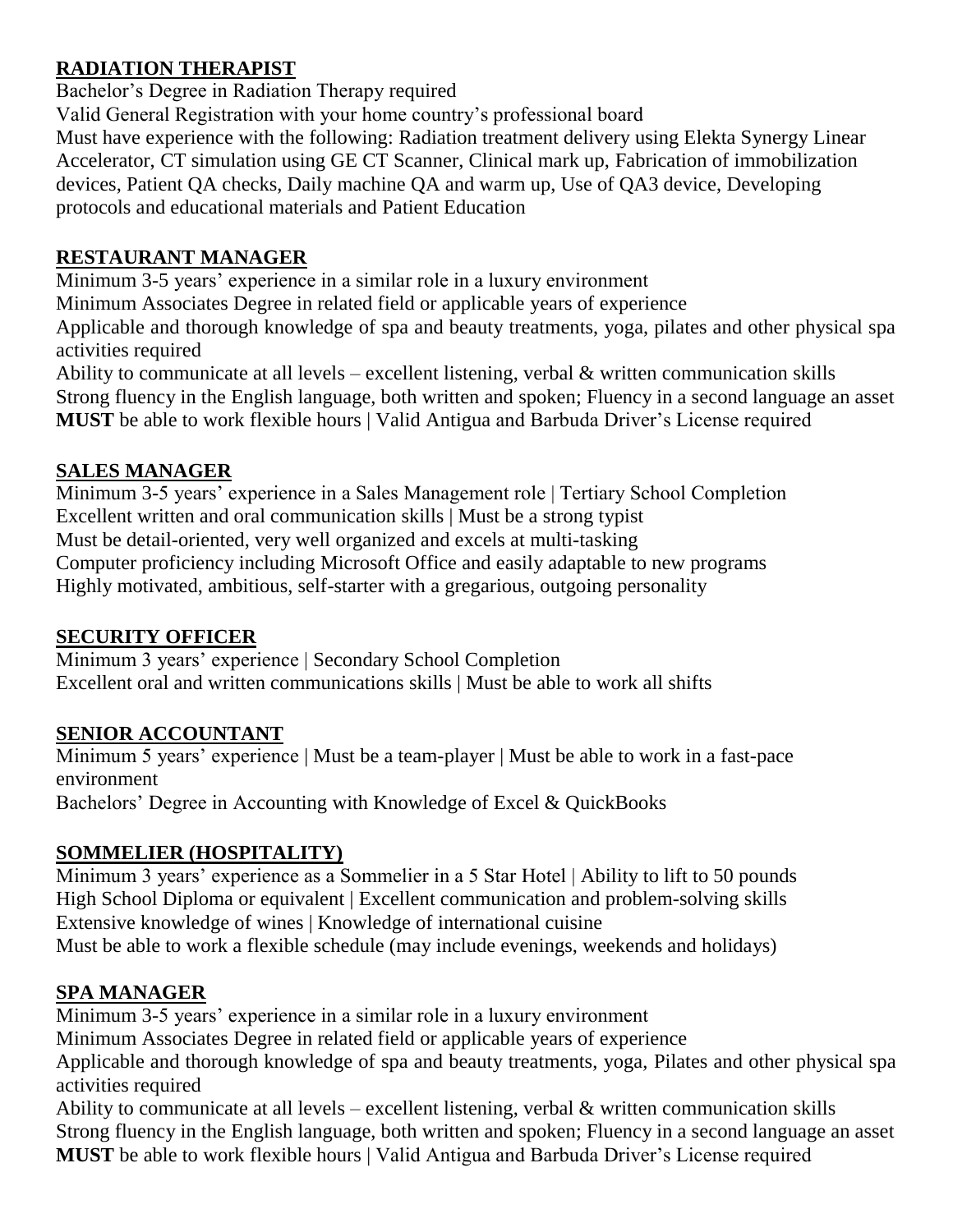#### **STEEL WORKER**

Minimum 8 years' experience as a Steel Worker

#### **SURVEILLANCE MONITOR**

Minimum 4 years' experience in Surveillance operation & monitoring Must be certified in Surveillance operation and equipment

#### **TRAFFIC COORDINATOR (MARKETING)**

Minimum 2 years' experience working in an agency, in-house studio or similar role / environment University/College diploma/ degree in Marketing, Design, Project management or an applicable field Must be an excellent communicator with a proven track record of developing talent Excellent English communication skills with the ability to clearly communicate ideas, opportunities and challenges | Must be positive individual with high energy and motivated to learn Ability to excel in an ever changing and fast-paced team environment Must have a passion for communications, advertising and media and a strong desire to learn

#### **TRAFFIC MANAGER (MARKETING)**

Minimum 5 years' experience in a similar role

University/College diploma/ degree in Marketing, Design, Project management or applicable field 5+ years working in an agency, in-house studio or similar role / environment

An excellent communicator with a proven track record of developing talent

University/College diploma/ degree in Marketing, Design, Project management or applicable field Excellent English communication skills with the ability to clearly communicate ideas, opportunities and challenges | Positive, high energy, and motivated to learn

Ability to excel in an ever changing and fast-paced team environment

A passion for communications, advertising and media and a strong desire to learn

#### **WELDER**

Minimum 4 years' proven experience as a Welder Must be knowledgeable in Arc Welding, Oxy-acetylene Welding & Fabrication

#### **WAREHOUSE ASSISTANT**

Minimum 2 years' experience in a similar role

High School Diploma | Must be bilingual (speak Spanish & English)

Must have a valid D3 Drivers' License | Must be able to lift at least 50 lbs.

Must be able to work under pressure and to manage conflict | Must be customer service-oriented

*DEADLINE FOR ALL APPLICATIONS* is *Thursday 26thMay, 2022*